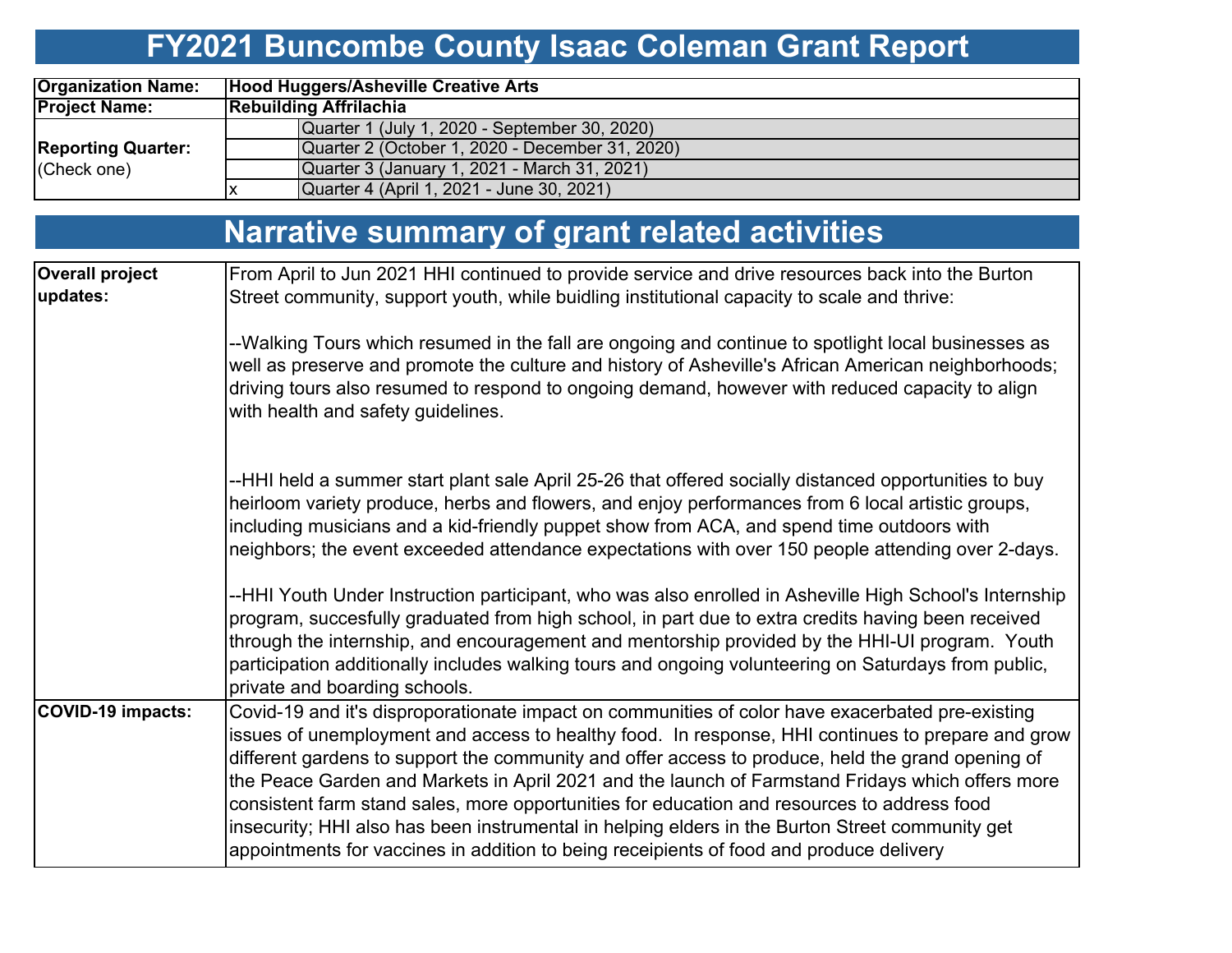| <b>Activities related to</b><br>increasing equity,<br>diversity and<br>inclusion: | All programs of HHI operate using the Community Accountability Plan (CAP), and this methodology<br>aligns with the THRIVE Model strategies for advancing Diversity, Equity and Inclusion. Specific<br>activities related to increasing EDI include:                                                                                                                                                                                              |  |  |  |  |  |  |  |
|-----------------------------------------------------------------------------------|--------------------------------------------------------------------------------------------------------------------------------------------------------------------------------------------------------------------------------------------------------------------------------------------------------------------------------------------------------------------------------------------------------------------------------------------------|--|--|--|--|--|--|--|
|                                                                                   | --HHI has been partnering with the Department of Civil Rights for the Department of Transportation<br>(NCDOT) to learn how to help prepare African American Businesses for contracting with the NCDOT;<br>HHI facilitated a collaboration between NCDOT and Green Opportunities (GO) who will now be the<br>official partner in training for contract-rediness with the agency, GO is also the recipient of a grant to<br>support these efforts; |  |  |  |  |  |  |  |
|                                                                                   | -- HHI worked with Solarize Asheville to help bring solar energy to African American communities, and<br>has begun facilitating training opportunities to community members to learn solar installation.                                                                                                                                                                                                                                         |  |  |  |  |  |  |  |
| <b>Activities related to</b><br>excellence:                                       | --As part of institutional capacity building work HHI is in the process of hiring a communications and<br>increasing operational administrative support staffer to help contribute to frequency of progress towards insitutional and<br>programmatic benchmarks as guided by CAP (the Community Accountability Plan).                                                                                                                            |  |  |  |  |  |  |  |
|                                                                                   | --Additionally HHI hired a "Rights of Passage" instructor to work with HHI-UI youth on healing rituals<br>and self-reflexion, and hired a dedicated Youth Coordinator who has begun facilitating visiting<br>teaching artists and other guest teachers in trades and vocations, as well as field trips to artists'<br>studios and for recreation, such as rafting or hiking.                                                                     |  |  |  |  |  |  |  |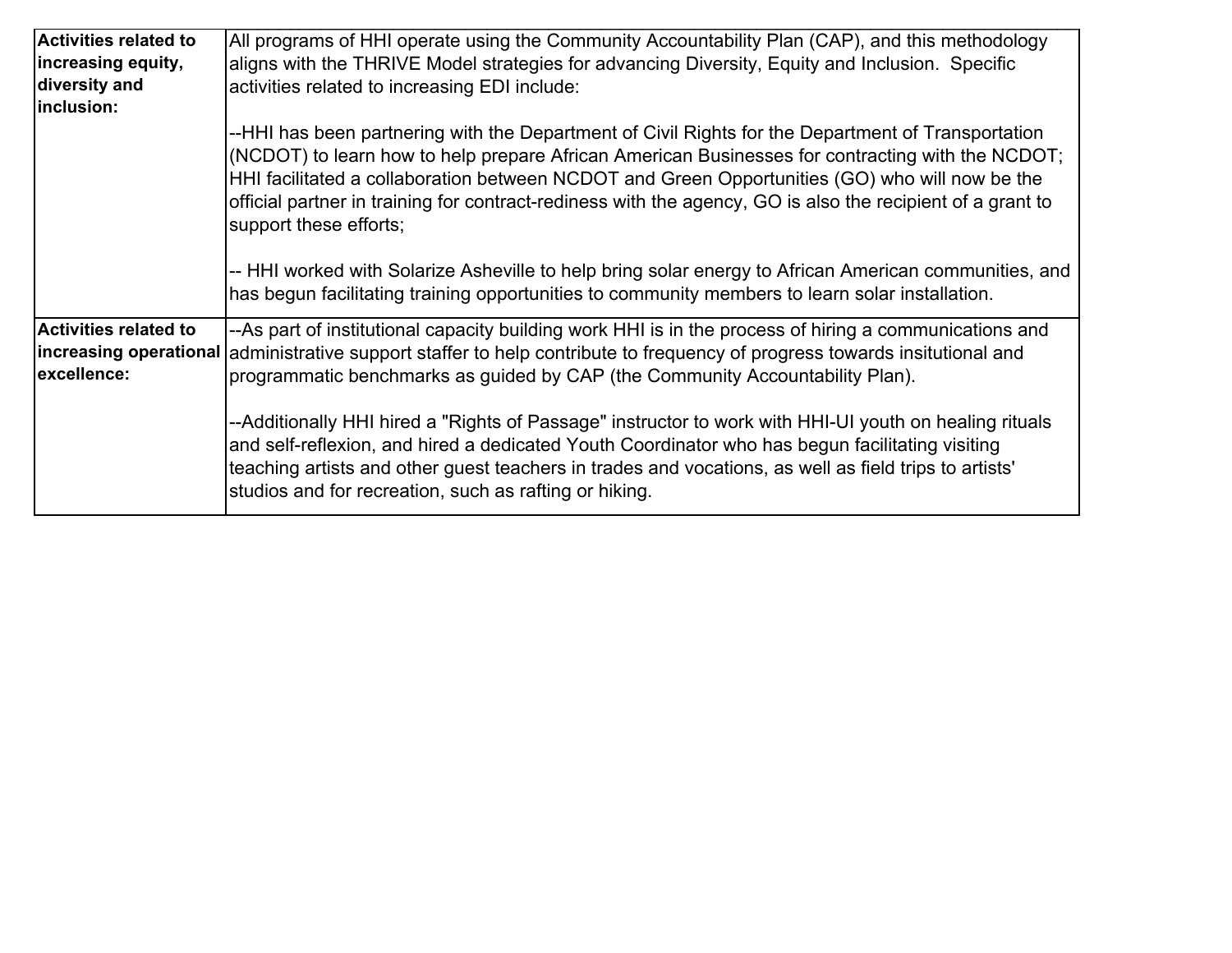### **FY2021 Buncombe County Isaac Coleman Grant Report**

| <b>Organization Name:</b> |    | Hood Huggers/Asheville Creative Arts            |  |  |  |  |  |  |  |  |  |
|---------------------------|----|-------------------------------------------------|--|--|--|--|--|--|--|--|--|
| <b>Project Name:</b>      |    | <b>Rebuilding Affrilachia</b>                   |  |  |  |  |  |  |  |  |  |
|                           |    | Quarter 1 (July 1, 2020 - September 30, 2020)   |  |  |  |  |  |  |  |  |  |
| <b>Reporting Quarter:</b> | 10 | Quarter 2 (October 1, 2020 - December 31, 2020) |  |  |  |  |  |  |  |  |  |
| (Check one)               |    | Quarter 3 (January 1, 2021 - March 31, 2021)    |  |  |  |  |  |  |  |  |  |
|                           |    | Quarter 4 (April 1, 2021 - June 30, 2021)       |  |  |  |  |  |  |  |  |  |

### **Progress toward annual goals**

|                                             |                    | Please only include new data for the specific quarter |                  |                  |                  |                 |
|---------------------------------------------|--------------------|-------------------------------------------------------|------------------|------------------|------------------|-----------------|
| <b>Measure</b>                              | <b>Annual Goal</b> | <b>Quarter 1</b>                                      | <b>Quarter 2</b> | <b>Quarter 3</b> | <b>Quarter 4</b> | <b>Progress</b> |
| # of youth participating in "Youth Under"   |                    |                                                       |                  |                  |                  |                 |
| Instruction"                                | 150                |                                                       |                  | 217              | 80               | 311             |
| $#$ students participating in the pilot     |                    |                                                       |                  |                  |                  |                 |
| S.T.R.I.D.E" program for financial literacy | $\mathcal{P}$      |                                                       |                  |                  |                  | 0               |
| # of volunteers in the Burton Street Peace  |                    |                                                       |                  |                  |                  |                 |
| Gardens                                     | 20                 | 25                                                    | 25               | 150              | 28               | 228             |
| # of volunteer hours in the Burton Street   |                    |                                                       |                  |                  |                  |                 |
| <b>IPeace Gardens</b>                       | 40                 | 50                                                    | 50               | 300              | 135              | 535             |
| # of "Hood Walking Tours" provided          | 6                  | 24                                                    | 50               | 50               | 35               | 159             |
| # of participants in "Hood Walking Tours"   | 60                 | 175                                                   | 200              | 281              | 329              | 985             |

#### **Comments:**

Curriculum development is still in process for the revamped financial literacy program, while there were no participants in that particular course of study, HHI still saw increased youth attendance with subjects oriented towards social justice, environmental justice and community stewardship; overall HHI exceeded annual goals